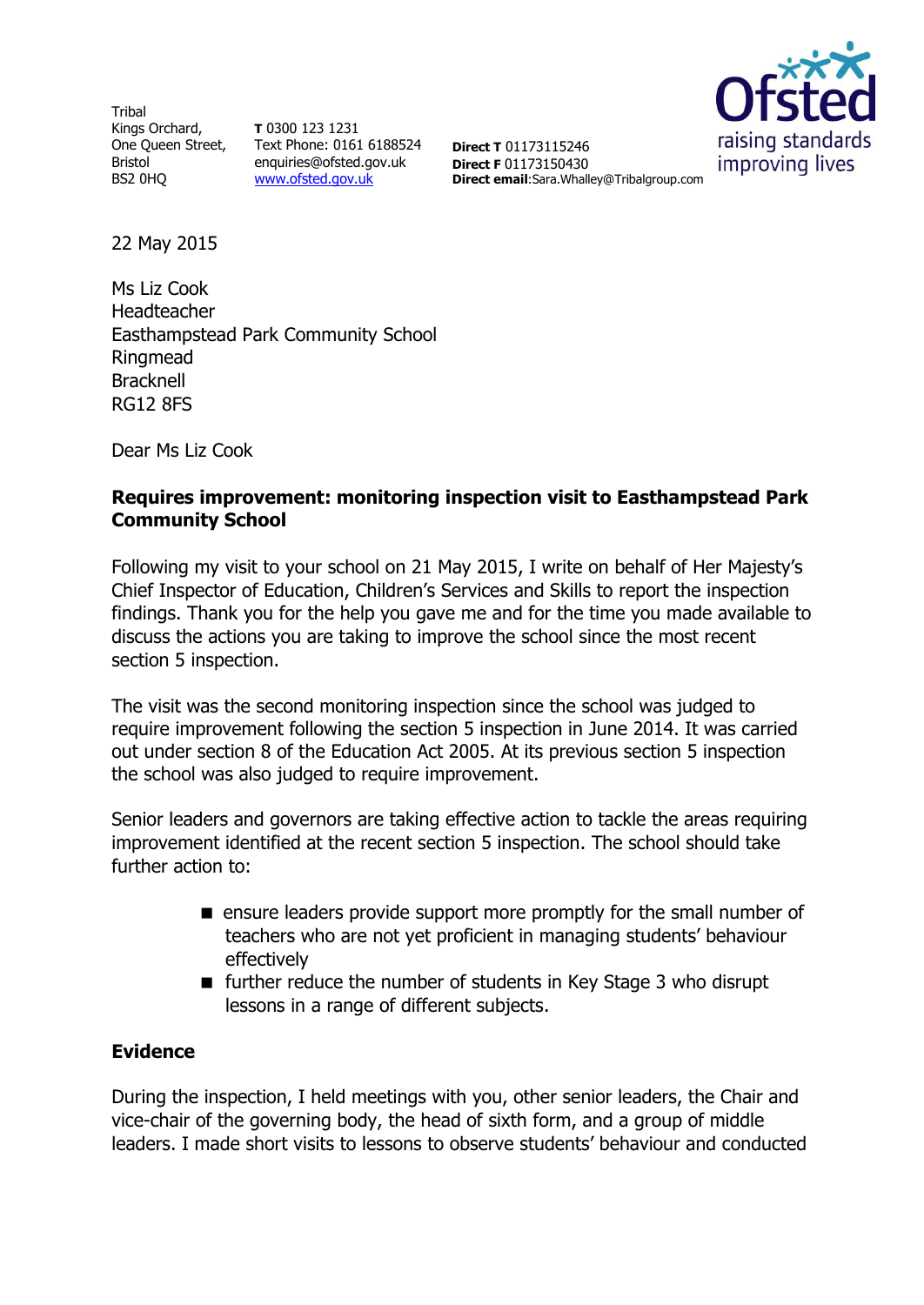

a phone call with a representative of the local authority. I evaluated records of students' behaviour, and the school's safeguarding arrangements.

# **Context**

Since the last monitoring visit in October 2014, one assistant headteacher has left and you have restructured the leadership team. A different senior leader now has a key responsibility for raising standards of students' behaviour and achievement.

### **Main findings**

You have taken action which has improved students' behaviour overall. As a result, students' achievement is beginning to improve. Attendance and behaviour is improving for all groups of students and exclusions are falling. Senior and middle leaders are now making a more effective contribution to improvements. However, while the number of lessons which are disrupted by students is reducing, you recognise that there is more to be done before students' behaviour is good overall.

Senior leaders are effectively improving students' behaviour and achievement. Leaders are now using the online system for gathering information about students' behaviour in class ('class charts') more tactically. As a result, senior leaders now analyse this information more usefully to identify staff who need extra training or support to manage students' behaviour better. Where this support has been provided swiftly, disruption in lessons has reduced and students' progress has improved. However, senior leaders do not always provide this support promptly enough. Consequently, there are a small number of teachers who still do not manage students' behaviour effectively.

Most subject leaders are effectively improving students' behaviour. Subject leaders successfully use the 'class charts' system to monitor students' behaviour in the subject areas they manage. They contact the parents of students who persistently disrupt lessons to ensure these students attend the after-school detentions they set. As result, there are now fewer subject areas where students persistently disrupt lessons. This has had a positive impact on students' progress, which is now monitored more carefully by subject leaders. According to the school's own information about students' achievement, the majority of students in Year 11 are now on track to achieve more highly.

Heads of year's checks on students' progress and behaviour are more effective. They quickly identify those students who are falling behind in a number of subjects and make sure these students are given extra academic support so they catch up. This approach has led to improvements in students' achievement, most notably in Years 11, 12 and 13. When heads of year identify that students are misbehaving in several subjects, these students receive appropriate sanctions and well-focused help to manage their behaviour better. Heads of year monitor the impact of support and sanctions rigorously. As a result, the number of students who disrupt learning across